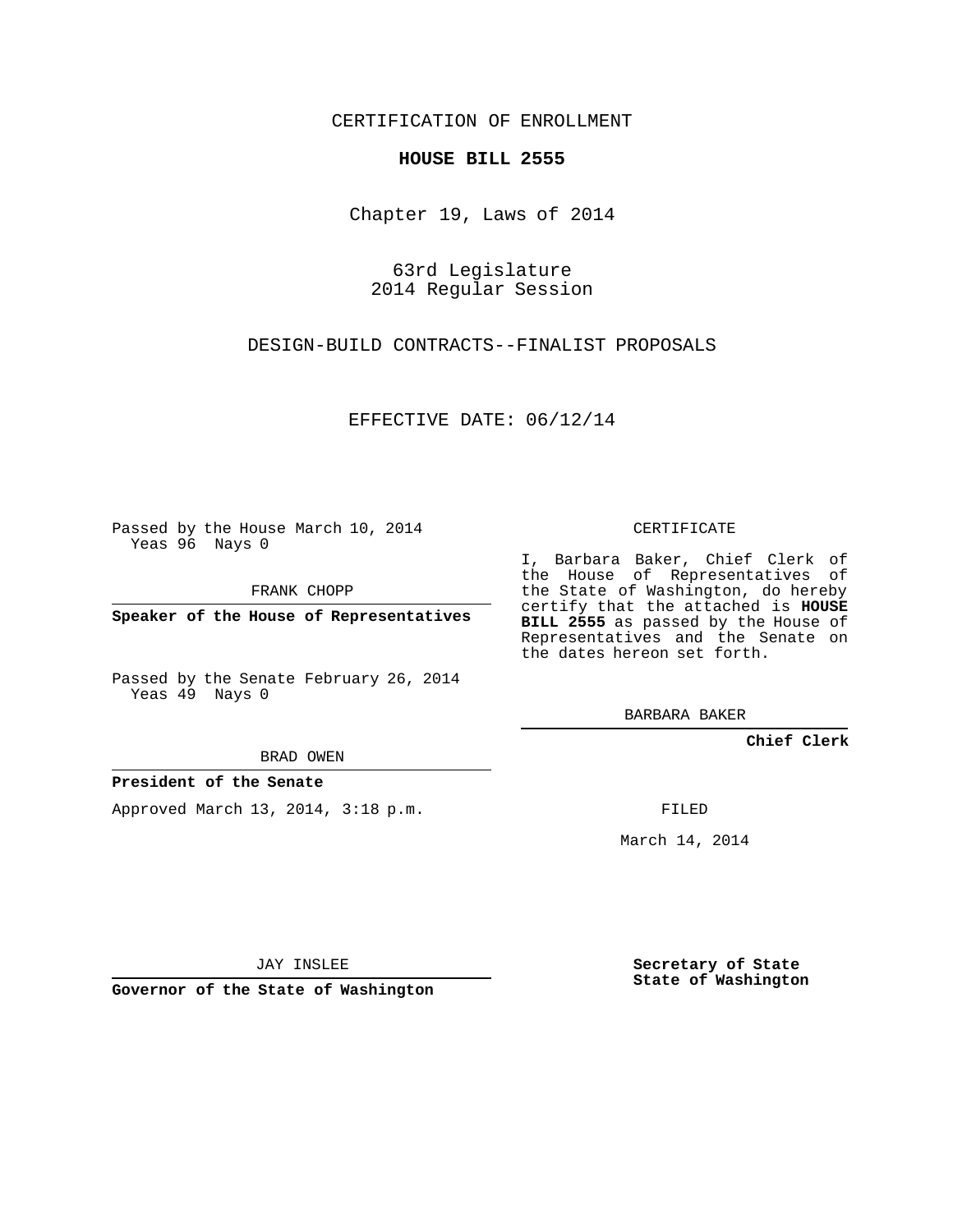## **HOUSE BILL 2555** \_\_\_\_\_\_\_\_\_\_\_\_\_\_\_\_\_\_\_\_\_\_\_\_\_\_\_\_\_\_\_\_\_\_\_\_\_\_\_\_\_\_\_\_\_

\_\_\_\_\_\_\_\_\_\_\_\_\_\_\_\_\_\_\_\_\_\_\_\_\_\_\_\_\_\_\_\_\_\_\_\_\_\_\_\_\_\_\_\_\_

### AS AMENDED BY THE SENATE

Passed Legislature - 2014 Regular Session

# **State of Washington 63rd Legislature 2014 Regular Session**

**By** Representatives Dunshee and Tarleton

Read first time 01/21/14. Referred to Committee on Capital Budget.

 AN ACT Relating to finalists for design-build contracts; amending RCW 39.10.330 and 39.10.470; and reenacting and amending RCW 43.131.408.

BE IT ENACTED BY THE LEGISLATURE OF THE STATE OF WASHINGTON:

 **Sec. 1.** RCW 39.10.330 and 2013 c 222 s 11 are each amended to read as follows:

 (1) Contracts for design-build services shall be awarded through a competitive process using public solicitation of proposals for design- build services. The public body shall publish at least once in a legal newspaper of general circulation published in, or as near as possible to, that part of the county in which the public work will be done, a notice of its request for qualifications from proposers for design- build services, and the availability and location of the request for proposal documents. The request for qualifications documents shall include:

 (a) A general description of the project that provides sufficient information for proposers to submit qualifications;

(b) The reasons for using the design-build procedure;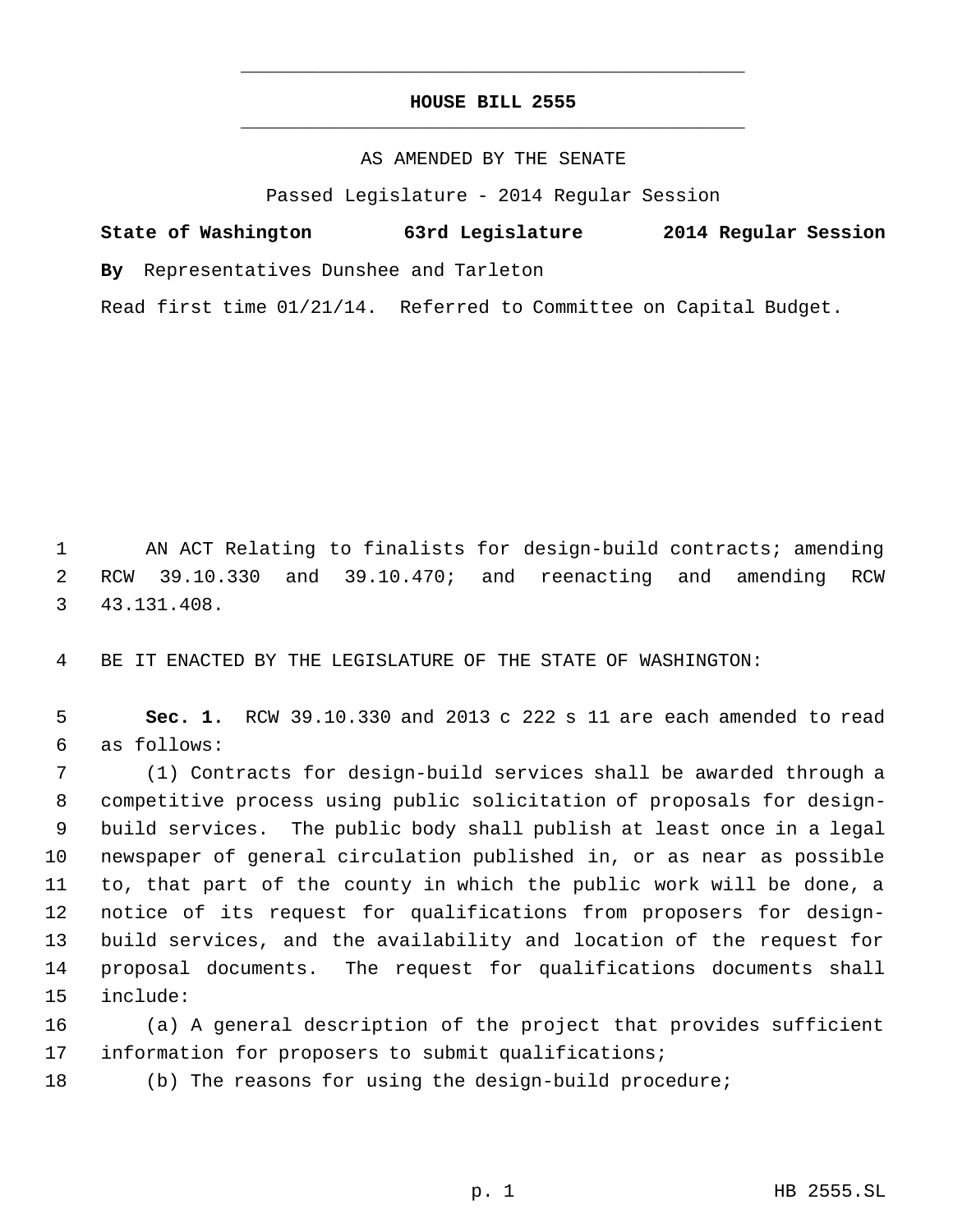(c) A description of the qualifications to be required of the proposer including, but not limited to, submission of the proposer's accident prevention program;

 (d) A description of the process the public body will use to evaluate qualifications and finalists' proposals, including evaluation factors and the relative weight of factors and any specific forms to be used by the proposers;

 (i) Evaluation factors for request for qualifications shall include, but not be limited to, technical qualifications, such as 10 specialized experience and technical competence; capability to perform; past performance of the proposers' team, including the architect-12 engineer and construction members; and other appropriate factors. Evaluation factors may also include: (A) The proposer's past performance in utilization of small business entities; and (B) disadvantaged business enterprises. Cost or price-related factors are not permitted in the request for qualifications phase;

 (ii) Evaluation factors for finalists' proposals shall include, but 18 not be limited to, the factors listed in  $(d)(i)$  of this subsection, as well as technical approach design concept; ability of professional personnel; past performance on similar projects; ability to meet time and budget requirements; ability to provide a performance and payment bond for the project; recent, current, and projected workloads of the firm; location; and cost or price-related factors that may include operating costs. The public body may also consider a proposer's outreach plan to include small business entities and disadvantaged business enterprises as subcontractor and suppliers for the project. Alternatively, if the public body determines that all finalists will be capable of producing a design that adequately meets project requirements, the public body may award the contract to the firm that submits the responsive proposal with the lowest price;

 (e) Protest procedures including time limits for filing a protest, which in no event may limit the time to file a protest to fewer than four business days from the date the proposer was notified of the selection decision;

(f) The form of the contract to be awarded;

 (g) The honorarium to be paid to finalists submitting responsive proposals and who are not awarded a design-build contract;

(h) The schedule for the procurement process and the project; and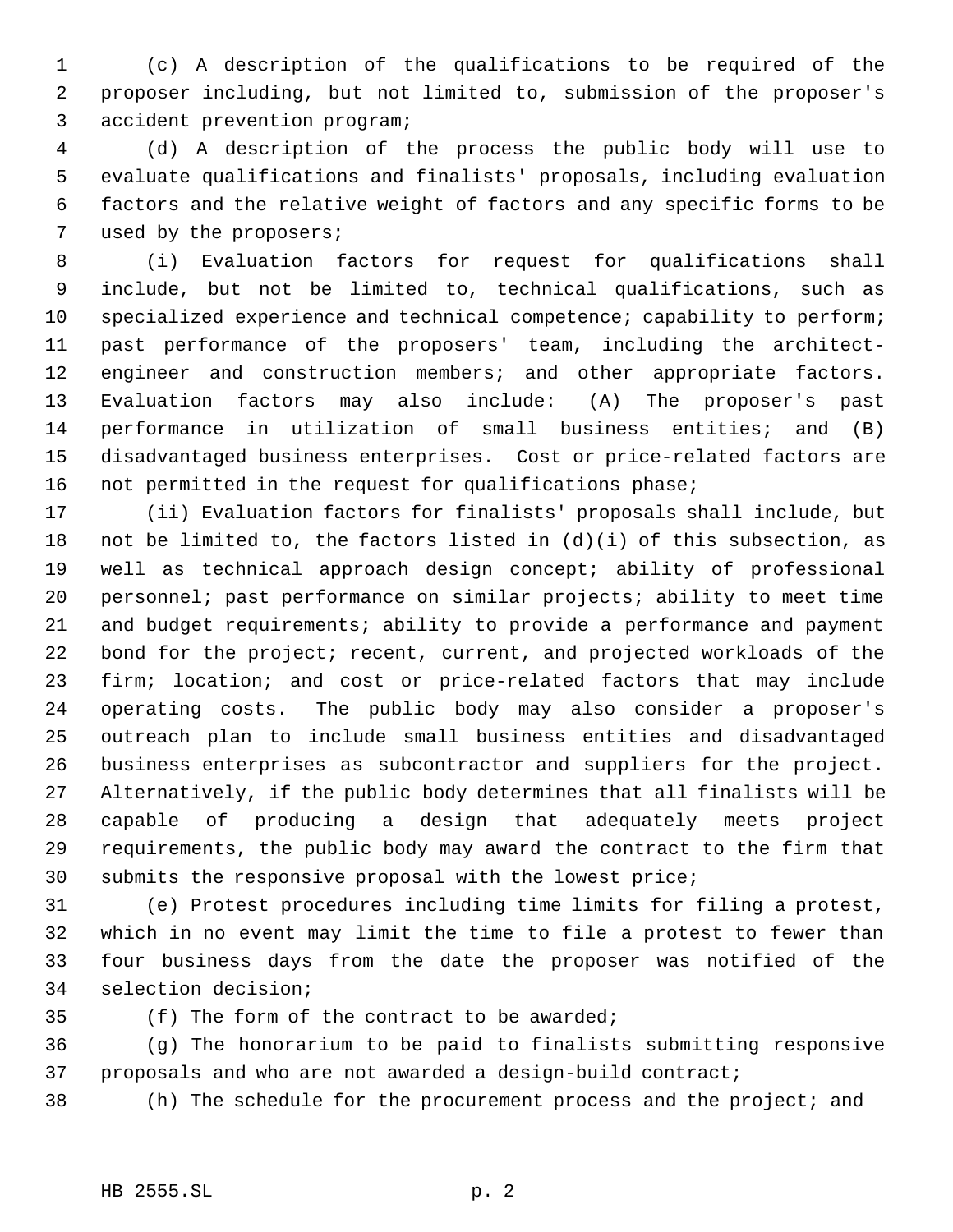(i) Other information relevant to the project.

 (2) The public body shall establish an evaluation committee to evaluate the responses to the request for qualifications based solely on the factors, weighting, and process identified in the request for qualifications and any addenda issued by the public body. Based on the evaluation committee's findings, the public body shall select not more than five responsive and responsible finalists to submit proposals. The public body may, in its sole discretion, reject all proposals and shall provide its reasons for rejection in writing to all proposers.

 (3) The public body must notify all proposers of the finalists selected to move to the next phase of the selection process. The process may not proceed to the next phase until two business days after all proposers are notified of the committee's selection decision. At the request of a proposer not selected as a finalist, the public body must provide the requesting proposer with a scoring summary of the evaluation factors for its proposal. Proposers filing a protest on the selection of the finalists must file the protest in accordance with the published protest procedures. The selection process may not advance to the next phase of selection until two business days after the final protest decision is transmitted to the protestor.

 (4) Upon selection of the finalists, the public body shall issue a request for proposals to the finalists, which shall provide the following information:

 (a) A detailed description of the project including programmatic, performance, and technical requirements and specifications; functional 26 and operational elements; building performance goals and validation 27 requirements; minimum and maximum net and gross areas of any building; and, at the discretion of the public body, preliminary engineering and architectural drawings; and

(b) The target budget for the design-build portion of the project.

 (5) The public body shall establish an evaluation committee to evaluate the proposals submitted by the finalists. Design-build contracts shall be awarded using the procedures in (a) or (b) of this subsection. The public body must identify in the request for qualifications which procedure will be used.

 (a) The finalists' proposals shall be evaluated and scored based solely on the factors, weighting, and process identified in the initial request for qualifications and in any addenda published by the public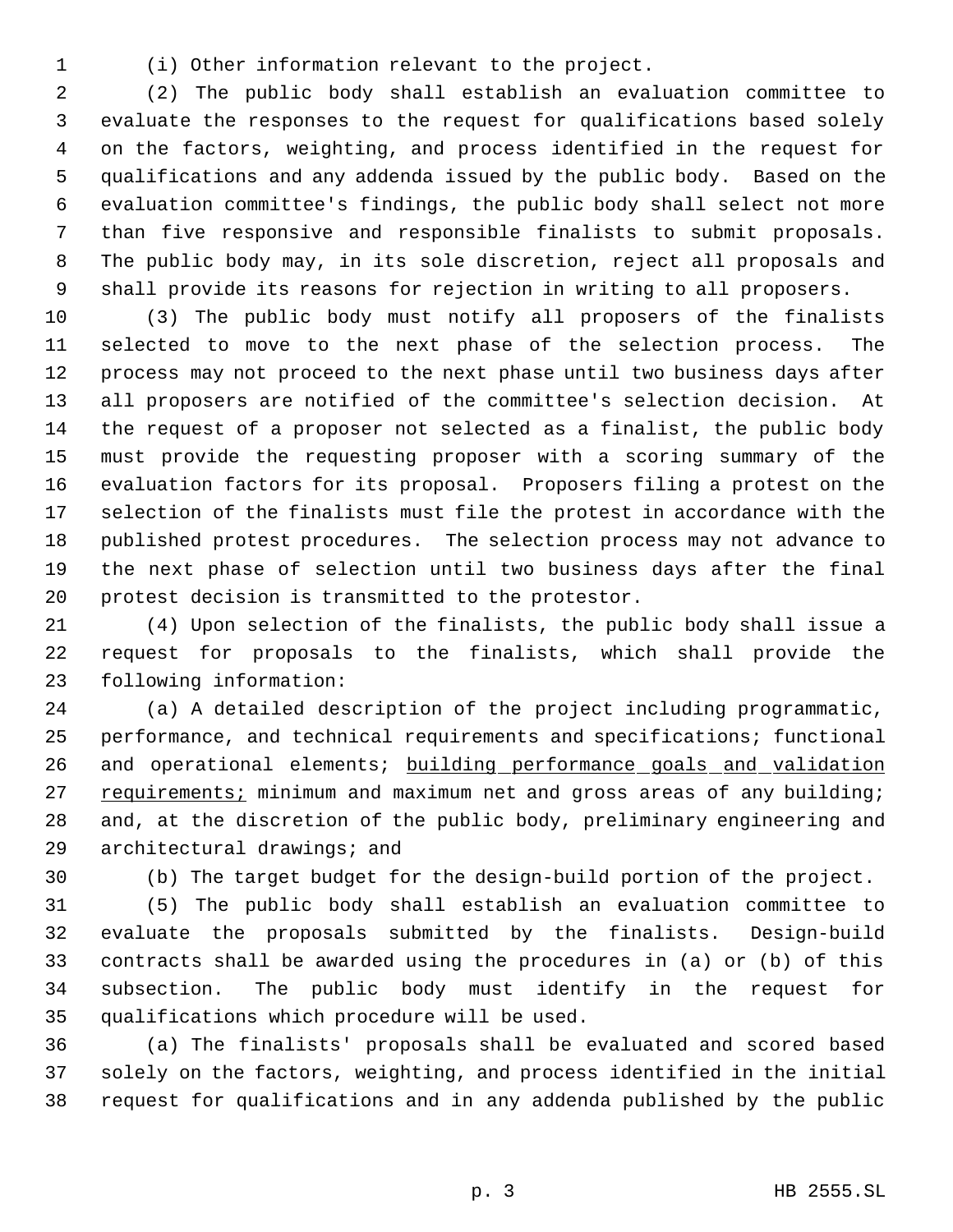body. Public bodies may request best and final proposals from finalists. The public body may initiate negotiations with the firm submitting the highest scored proposal. If the public body is unable to execute a contract with the firm submitting the highest scored proposal, negotiations with that firm may be suspended or terminated and the public body may proceed to negotiate with the next highest scored firm. Public bodies shall continue in accordance with this procedure until a contract agreement is reached or the selection process is terminated.

 (b) If the public body determines that all finalists are capable of producing a design that adequately meets project requirements, the public body may award the contract to the firm that submits the responsive proposal with the lowest price.

 (6) The public body shall notify all finalists of the selection decision and make a selection summary of the final proposals available to all proposers within two business days of such notification. If the public body receives a timely written protest from a finalist firm, the public body may not execute a contract until two business days after the final protest decision is transmitted to the protestor. The protestor must submit its protest in accordance with the published protest procedures.

 (7) The firm awarded the contract shall provide a performance and payment bond for the contracted amount.

 (8) The public body shall provide appropriate honorarium payments to finalists submitting responsive proposals that are not awarded a design-build contract. Honorarium payments shall be sufficient to generate meaningful competition among potential proposers on design- build projects. In determining the amount of the honorarium, the public body shall consider the level of effort required to meet the selection criteria.

 **Sec. 2.** RCW 39.10.470 and 2005 c 274 s 275 are each amended to read as follows:

 (1) Except as provided in subsections (2) and (3) of this section, all proceedings, records, contracts, and other public records relating to alternative public works transactions under this chapter shall be open to the inspection of any interested person, firm, or corporation in accordance with chapter 42.56 RCW.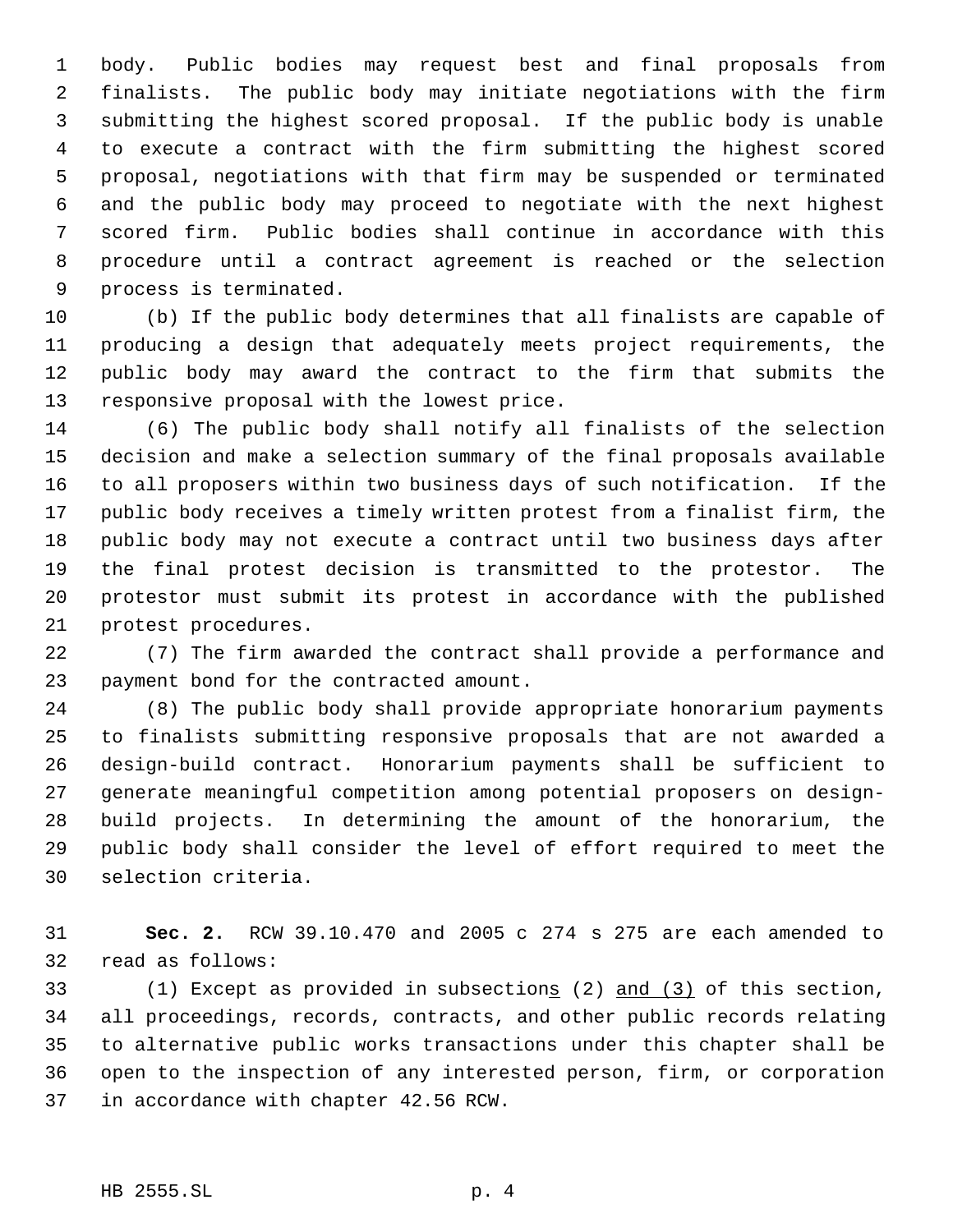(2) Trade secrets, as defined in RCW 19.108.010, or other proprietary information submitted by a bidder, offeror, or contractor in connection with an alternative public works transaction under this chapter shall not be subject to chapter 42.56 RCW if the bidder, offeror, or contractor specifically states in writing the reasons why protection is necessary, and identifies the data or materials to be protected.

 (3) Proposals submitted by design-build finalists are exempt from 9 disclosure until the notification of the highest scoring finalist is made in accordance with RCW 39.10.330(5) or the selection process is terminated.

 **Sec. 3.** RCW 43.131.408 and 2013 c 222 s 22 and 2013 c 186 s 2 are each reenacted and amended to read as follows: The following acts or parts of acts, as now existing or hereafter amended, are each repealed, effective June 30, 2022: (1) RCW 39.10.200 and 2010 1st sp.s. c 21 s 2, 2007 c 494 s 1, & 1994 c 132 s 1; (2) RCW 39.10.210 and 2013 c 222 s 1, 2010 1st sp.s. c 36 s 6014, 2007 c 494 s 101, & 2005 c 469 s 3; (3) RCW 39.10.220 and 2013 c 222 s 2, 2007 c 494 s 102, & 2005 c 377 s 1; (4) RCW 39.10.230 and 2013 c 222 s 3, 2010 1st sp.s. c 21 s 3, 2009 c 75 s 1, 2007 c 494 s 103, & 2005 c 377 s 2; (5) RCW 39.10.240 and 2013 c 222 s 4 & 2007 c 494 s 104; (6) RCW 39.10.250 and 2013 c 222 s 5, 2009 c 75 s 2, & 2007 c 494 s 105; (7) RCW 39.10.260 and 2013 c 222 s 6 & 2007 c 494 s 106; (8) RCW 39.10.270 and 2013 c 222 s 7, 2009 c 75 s 3, & 2007 c 494 s 107; (9) RCW 39.10.280 and 2013 c 222 s 8 & 2007 c 494 s 108; (10) RCW 39.10.290 and 2007 c 494 s 109; (11) RCW 39.10.300 and 2013 c 222 s 9, 2009 c 75 s 4, & 2007 c 494 s 201; (12) RCW 39.10.320 and 2013 c 222 s 10, 2007 c 494 s 203, & 1994 c 132 s 7; 36 (13) RCW 39.10.330 and 2014 c ... s 1 (section 1 of this act), 2013 c 222 s 11, 2009 c 75 s 5, & 2007 c 494 s 204;